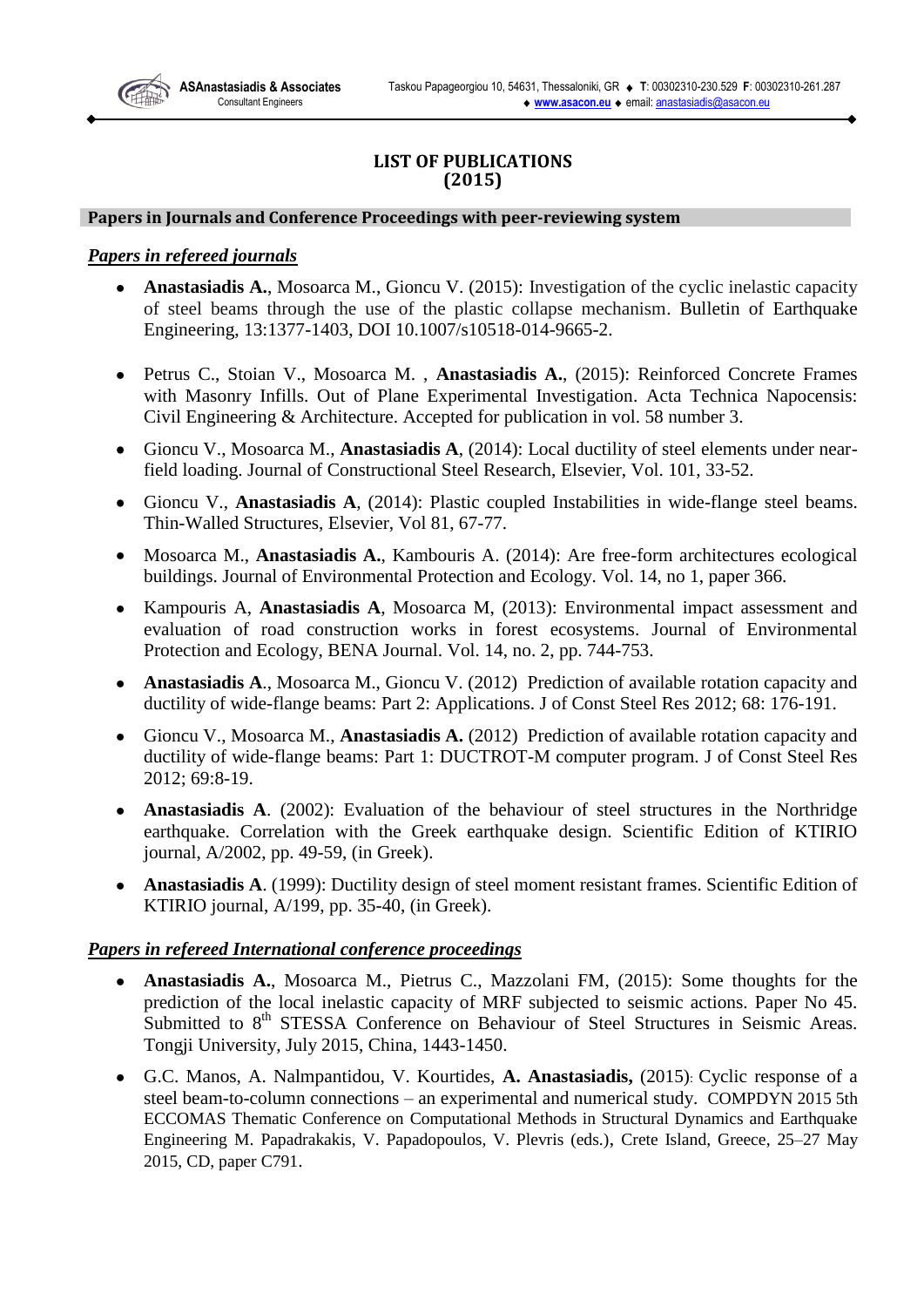- Mosoarca M., **Anastasiadis A**., Petrus C. (2014): Structural analysis of Synagogues from  $\bullet$ Timisoara, Romania. 9<sup>th</sup> International Conference on Structural Analysis of Historical Constructions. SACH 2014, Mexico City, 14-17 October 2014. CD, topic 11, fullpaper 001.
- **Anastasiadis A.**, Voghiatzis T., Sachpazis C. (2014): Trends and needs for the prediction of the inelastic capacity of steel members considering the differences in seismic loading conditions. 8<sup>th</sup> National Conference of Steel Structures. Tripoli, 3-5 October, Greece. CD, P021.
- Mosoarca M., Gioncu V., **Anastasiadis A,** Petrus C., (2014): Consolidation of Historic Wood  $\bullet$ churches from Banat seismic region, Romania. Proceedings of the 2<sup>nd</sup> International Conference on Protection of Historical Constructions, PROHITECH-2014, Antalya, Turkey, 681-687.
- Mosoarca M., Gioncu V., **Anastasiadis A,** Petrus C., (2014): Seismic failure modes developed by Romanian Orthodox Churches. Proceedings of the 2<sup>nd</sup> International Conference on Protection of Historical Constructions, PROHITECH-2014, Antalya, Turkey, 837-842.
- **Anastasiadis A**, Mosoarca M., Mazzolani FM (2014): Cyclic and Strain rate ductility of steel  $\bullet$ beams. 7<sup>th</sup> European Conference on Steel and Composite Structures. Napoli, Italy, CD, 09-01, paper 534.
- Mosoarca M., Petrus C, Stoian V., **Anastasiadis A**, (2014): Seismic risk of buildings with RC  $\bullet$ frames and masonry infills from Timisoara, Banat region, Romania. 9<sup>th</sup> International Masonry Conference. Guimaraes, Portugal. CD, Masonry Infills and Earthquake, MIE 06.
- Gioncu V., Mosoarca M., **Anastasiadis A**, (2012): Plastic coupled Instabilities in wide-flange  $\bullet$ steel beams. Proceedings of the  $6<sup>th</sup>$  International Conference on Coupled Instabilities in Metal Structures. Glasgow, 3-5 December 2012, pp. 127-134.
- **Anastasiadis A**, Mosoarca M, Gioncu V, (2012): New aspects concerning the ductility of steel members. Behaviour of Steel Structures in Seismic Areas, STESSA'2012, Chile, pp. 455-461.
- **Anastasiadis A**, Mosoarca M, Gioncu V, (2011): Local ductility of rolled steel beams using the theory of plastic collapse mechanism. EUROSTEEL 2011, August 31 - September 2, 2011, Budapest, vol B, pp. 1185-1190.
- $\bullet$ **Anastasiadis A**, Mosoarca M, (2010): Vulnerability Assessment of R/C Buildings for Earthquake Insurance Purposes. Recent Advances in Risk Management, Assessment and Mitigation, RIMA' 10, 20-22 April 2010, Bucharest, Romania, pp. 126-131.
- Gioncu V, Mosoarca M, **Anastasiadis A**, (2009): Proposal to increase the ductility of steel  $\bullet$ structures. Behaviour of Steel Structures in Seismic Areas, STESSA'2009, USA, 679-684.
- Gioncu V. Mosoarca M., **Anastasiadis A**., (2005): Dynamic modelling of historic buildings.  $\bullet$ *4 th International Conference on New Trends and Statics, Dynamics of Buildings,* October 20- 21, Bratislava, Slovakia, pp. 281-285.
- **Anastasiadis A**., Mosoarca M. (2004): Multi-Level earthquake design of steel frames: A designers view. Recent Advances and New Trends in Structural Design, Coll. dedicated to Prof. V Gioncu, May 7-8, Timisoara, Romania, 307-315.
- Mosoarca M., **Anastasiadis A**. (2004): Behaviour of R.C. shear walls with staggered openings  $\bullet$ in seismic zones. *3 rd International Conference on New Trends in Statics and Dynamics*, Slovak Society of Mechanics, October 21-22, Bratislava, pp. 321-325.
- Truta M, Mosoarca M, Gioncu V, **Anastasiadis A** (2003): Optimal design of steel structures  $\bullet$ for multi-level criteria. Behaviour of Steel Structures in Seismic Areas, STESSA 2003, Napoli. Italy, 63-69.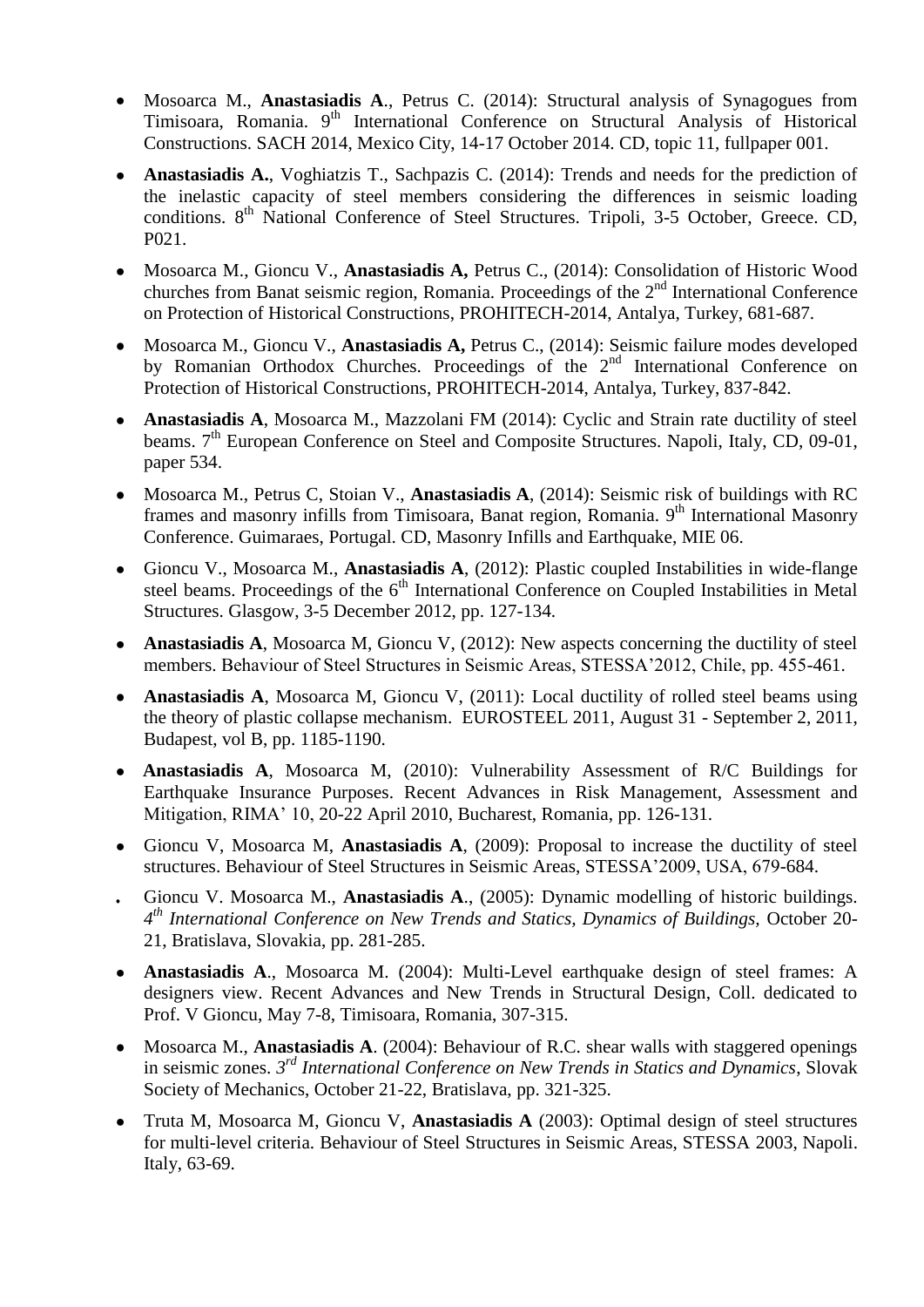- **Anastasiadis A**, Gioncu V, Mazzolani F.M (2000): New Trends in the Evaluation of Available ductility of Steel Members. Behaviour of Steel Structures in Seismic Areas, STESSA 2000, Montreal. Canada, 3-10.
- **Anastasiadis A**, Gioncu V, Mazzolani F.M (2000): Toward a Consistent Methodology for Ductility Checking. Behaviour of Steel Structures in Seismic Areas, STESSA'2000, Montreal, Canada, 443-453.
- **Anastasiadis A**, Mateescu G, Gioncu V, Mazzolani F.M (1999): Reliability of Joint Systems  $\bullet$ for Improving the Ductility of Moment Frames. Stability and Ductility of Steel Structures, 9- 11 September 1999, Eds. D.Dubina & M. Ivanyi, London: Elsevier, 259-268.
- **Anastasiadis A**, Gioncu V (1999): Ductility of IPE and HEA Beams and Beam-Columns. Stability and Ductility of Steel Structures, 9-11 September 1999, Eds. D.Dubina & M. Ivanyi, London: Elsevier, 249-258.

# *Papers in refereed National conference proceedings*

- **Anastasiadis A**, Kambouris A, (2011): Assessment of failures due to fire in technical forest  $\bullet$ constructions and schemes of repair. 15<sup>°</sup> Hellenic Forestry Conference, 16-19 October 2011, Karditsa, Greece, (in Greek).
- Τrezos Κ., **Αnastasiadis Α**., Pantouvakis Χ, Poursanidis Ι. (2008): Structural ID-Green box of  $\bullet$ buildings. 3<sup>rd</sup> Hellenic Conference of Earthquake Engineering and Engineering Seismology, November 2008, Athens, Paper 1786, CD, (in Greek).
- Gioncu V, Mosoarca M, **Anastasiadis A** (2007): Precast concrete structures in seismic zones: analysis of occurred damages. Conferinta structuri prefabricate din beton in centrul si estul europei, Cluj-Napoca, 8-9 Noiembrie 2007, Romania, pp 39-53. (in Romanian).
- **Anastasiadis Α**. (2006): Safety envelope of R/C structures: A proposal for drafting the Structural-ID of buildings.  $15<sup>th</sup>$  Hellenic Conference on Reinforced Concrete Structures, October 2006, Alexandroupoli, Vol. Β, pp. 46-55.
- **Anastasiadis Α**., Kambouris Α., Pavlides Th. (2006): Rapid visual screening of low rc dams for potential seismic hazard. 15<sup>th</sup> Hellenic Conference on Reinforced Concrete Structures, October 2006, Alexandroupoli, Vol. Β, pp. 56-65.
- **Anastasiadis A**., Mosoarca M., Gioncu V. (2005): Design aspects of reduced beam sections for  $\bullet$ IPE and HEA European profiles. *5 th Hellenic National Conference on Steel Structures,* 29/9- 2/10 Xanthi, Vol. I, pp. 25-33.
- **Anastasiadis Α** (2003): Earthquake insurance of reinforced concrete residential buildings: A practical methodology based on the vulnerability concept.  $15<sup>th</sup>$  Hellenic Conference on Reinforced Concrete Structures, Κos, 2003, Paper 4, CD, (in Greek).
- **Anastasiadis A**, Mateescu G, Gioncu V (2000): Improved ductile design of steel MR-frames  $\bullet$ based on constructional details. In Proceedings of  $9<sup>th</sup>$  International Conference on Metal Structures. Ed. M. Ivan. Timisoara, Romania 19-22 October 2000, 367-376.
- **Anastasiadis A**, Gioncu V, Mazzolani F.M (1999): New upgrading procedures to improve the  $\bullet$ Ductility of Steel Moment-Resisting Frames. XVII Congresso, CTA, Napoli 3-5 October 1999, 193-204.
- **Anastasiadis A**, Gioncu V (1998): Influence of Joint Details on Local Ductility of Steel  $\bullet$ Moment Resisting Frames. 3<sup>rd</sup> Greek National Conference on Steel Structures, 1998, 311-319.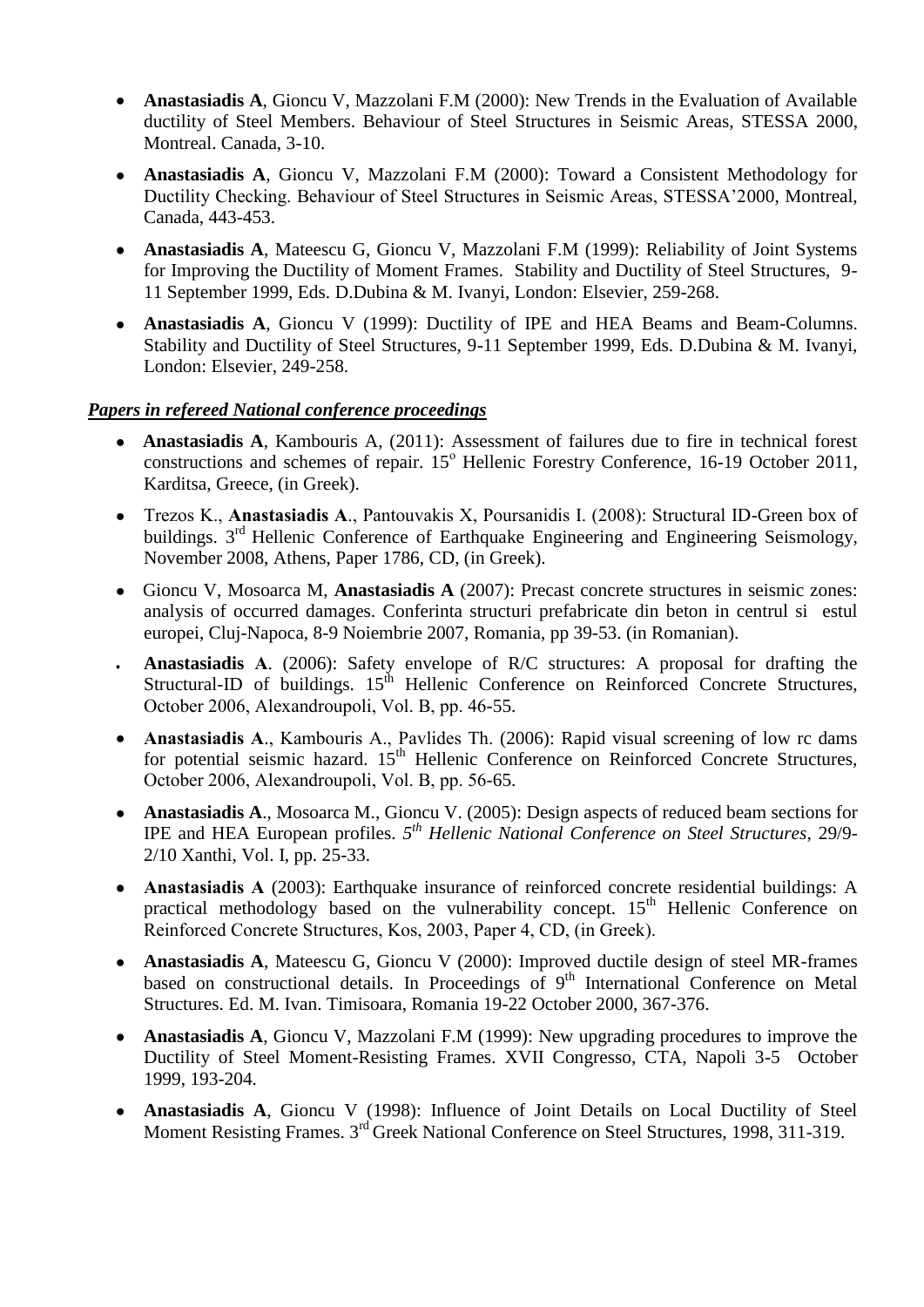## **Book Chapters**

- Gioncu V, G. Mateescu, L. Tirca, **A. Anastasiadis** (2000): Influence of the type of seismic  $\bullet$ ground motions, Chapter 1.2 in " Moment Resistant Connections of Steel Frames in Seismic Areas", Ed. F.M. Mazzolani, E & FN London, 57-92 .
- Gioncu V, G. Mateescu, D. Petcu, **A. Anastasiadis** (2000): Prediction of available ductility by  $\bullet$ means of local plastic mechanism method. DuctRot computer program. Chapter 2.1 in Moment Resistant Connections of Steel Buildings in Seismic Areas", Ed. F.M. Mazzolani, E & FN London. 95-146.

### **Published Handbooks, Academic Lectures**

- Practical Handbook of Technical Requirements for Construction. Contributor to the chapters  $\bullet$ for the excavations, foundations and structural skeleton. Published by Verlag Dashofer, 2006, ISBN 960-87103-6-7, (in Greek).
- Mosoarca M., Gioncu V., **Anastasiadis A.**, (2014): 'Aesthetics of Structures'. Course lectures for the 1<sup>st</sup> semester of the IV academic year, electronic format, Politehnica University of Timisoara, Faculty of Architecture, (in Romanian).
- $\bullet$ Mosoarca M., Gioncu V., **Anastasiadis A.**, (2014): 'Aesthetics of Structures'. Seminar/Laboratory lectures for the  $1<sup>st</sup>$  semester of the IV academic year, electronic format, Politehnica University of Timisoara, Faculty of Architecture, (in Romanian).

### **Professional and Practice Oriented Journals and Periodicals**

- Sachpazis C., **Αnastasiadis Α**. (2014): The need for in-depth geotechnical investigation and  $\bullet$ characterization study: The case of JCCI project in Jeddah, KSA, The Institution of Civil Engineers, ICE, Greek Local Association. Issue 4
- **Αnastasiadis Α**. (2011): Behaviour and design of buckling restrained braces against earthquake  $\bullet$ actions, *Metallikes Kataskeues*, Issue 3, (in Greek) [\(www.metalkat.gr\)](http://www.metalkat.gr/).
- **Anastasiadis Α**. (2010): Structural steel in the design of civil engineering works under the  $\bullet$ framework of European Norms. *Metallikes Kataskeues*, Issue 1, (in Greek).
- **Anastasiadis Α**, Voghiatzis Τ. (2009): Steel and Steel-Composite new structural systems  $\bullet$ against earthquake actions. *Metallikes Kataskeues*, Issue 3, (in Greek).
- **Anastasiadis Α**. (2008): Corrosion protection of structural steelwork by using paints. *Metallikes Kataskeues*, Issue 3, (in Greek).
- **Anastasiadis Α**. (2008): Pre-earthquake strengthening of reinforced concrete buildings by  $\bullet$ using structural steelwork. *Metallikes Kataskeues*, Issue 1, (in Greek).
- Tsasis D., **Anastasiadis A**. (2007): The use of steel in art forms. *Metallikes Kataskeues*, Issue  $\bullet$ 1, pp. 76-80, (in Greek).
- **Anastasiadis A** (2006): Seismic conformation of steel structures. *Metallikes Kataskeues*, Issue  $\bullet$ 4, pp. 58-65, (in Greek).
- **Anastasiaids A.** (2006): Critical review of the national constructional specifications focused on the structural steelwork. *Bulletin of the Technical Chamber of Greece Τ.Ε.Ε*., Issue 2379, pp. 59-60, (in Greek).
- **Anastasiadis A**, Μosoarca M. (2003): Application of the prefabrication on the industrial  $\bullet$ buildings. *Ili & Ktirio*, January-February, Issue 59, pp. 109-119, [\(http://www.ili-ktirio.gr/\)](http://www.ili-ktirio.gr/) (in Greek).